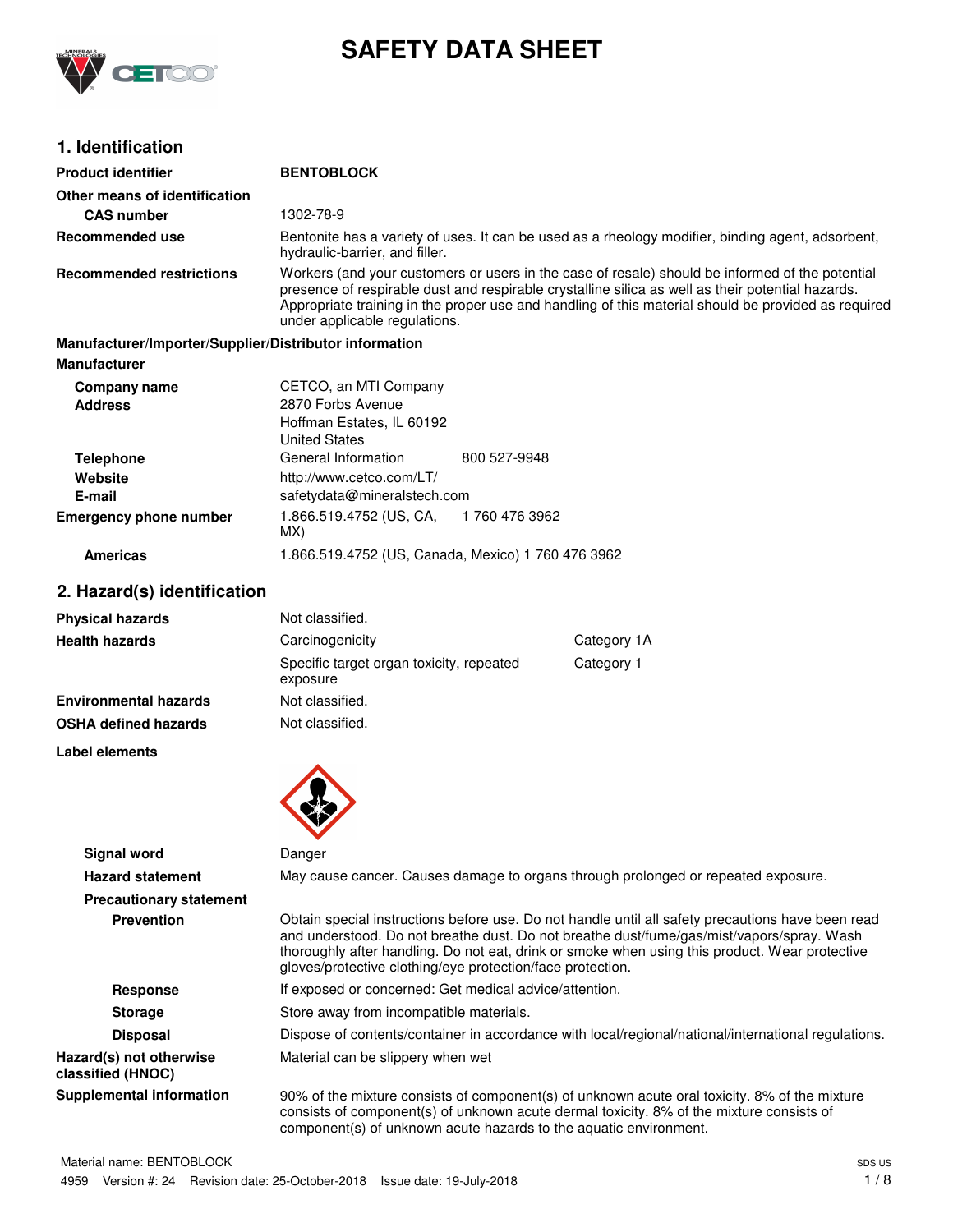# **3. Composition/information on ingredients**

#### **Mixtures**

| <b>Mixtures</b>                                                              |                                                                                                                                                                                                                                                                                                                                                                                                                                                                                                                                   |                   |    |
|------------------------------------------------------------------------------|-----------------------------------------------------------------------------------------------------------------------------------------------------------------------------------------------------------------------------------------------------------------------------------------------------------------------------------------------------------------------------------------------------------------------------------------------------------------------------------------------------------------------------------|-------------------|----|
| <b>Chemical name</b>                                                         | <b>Common name and synonyms</b>                                                                                                                                                                                                                                                                                                                                                                                                                                                                                                   | <b>CAS number</b> | %  |
| QUARTZ (SIO2)                                                                |                                                                                                                                                                                                                                                                                                                                                                                                                                                                                                                                   | 14808-60-7        | 6  |
| <b>CRISTOBALITE</b>                                                          |                                                                                                                                                                                                                                                                                                                                                                                                                                                                                                                                   | 14464-46-1        | 2  |
| Other components below reportable levels                                     |                                                                                                                                                                                                                                                                                                                                                                                                                                                                                                                                   |                   | 92 |
|                                                                              | *Designates that a specific chemical identity and/or percentage of composition has been withheld as a trade secret.                                                                                                                                                                                                                                                                                                                                                                                                               |                   |    |
| <b>Composition comments</b>                                                  | Occupational Exposure Limits for constituents are listed in Section 8.                                                                                                                                                                                                                                                                                                                                                                                                                                                            |                   |    |
| 4. First-aid measures                                                        |                                                                                                                                                                                                                                                                                                                                                                                                                                                                                                                                   |                   |    |
| <b>Inhalation</b>                                                            | Move to fresh air. Call a physician if symptoms develop or persist.                                                                                                                                                                                                                                                                                                                                                                                                                                                               |                   |    |
| <b>Skin contact</b>                                                          | Wash off with soap and water. Get medical attention if irritation develops and persists.                                                                                                                                                                                                                                                                                                                                                                                                                                          |                   |    |
| Eye contact                                                                  | Rinse with water. Get medical attention if irritation develops and persists.                                                                                                                                                                                                                                                                                                                                                                                                                                                      |                   |    |
| Ingestion                                                                    | Rinse mouth. Get medical attention if symptoms occur.                                                                                                                                                                                                                                                                                                                                                                                                                                                                             |                   |    |
| <b>Most important</b><br>symptoms/effects, acute and<br>delayed              | Prolonged exposure may cause chronic effects.                                                                                                                                                                                                                                                                                                                                                                                                                                                                                     |                   |    |
| Indication of immediate<br>medical attention and special<br>treatment needed | Provide general supportive measures and treat symptomatically. Keep victim under observation.<br>Symptoms may be delayed.                                                                                                                                                                                                                                                                                                                                                                                                         |                   |    |
| <b>General information</b>                                                   | IF exposed or concerned: Get medical advice/attention. If you feel unwell, seek medical advice<br>(show the label where possible). Ensure that medical personnel are aware of the material(s)<br>involved, and take precautions to protect themselves.                                                                                                                                                                                                                                                                            |                   |    |
| 5. Fire-fighting measures                                                    |                                                                                                                                                                                                                                                                                                                                                                                                                                                                                                                                   |                   |    |
| Suitable extinguishing media                                                 | Use any media suitable for the surrounding fires.                                                                                                                                                                                                                                                                                                                                                                                                                                                                                 |                   |    |
| Unsuitable extinguishing<br>media                                            | Not applicable, non-combustible.                                                                                                                                                                                                                                                                                                                                                                                                                                                                                                  |                   |    |
| Specific hazards arising from<br>the chemical                                | During fire, gases hazardous to health may be formed.                                                                                                                                                                                                                                                                                                                                                                                                                                                                             |                   |    |
| Special protective equipment<br>and precautions for firefighters             | Firefighters should wear full protective gear.                                                                                                                                                                                                                                                                                                                                                                                                                                                                                    |                   |    |
| <b>Fire fighting</b><br>equipment/instructions                               | Use water spray to cool unopened containers.                                                                                                                                                                                                                                                                                                                                                                                                                                                                                      |                   |    |
| <b>Specific methods</b>                                                      | Use standard firefighting procedures and consider the hazards of other involved materials.                                                                                                                                                                                                                                                                                                                                                                                                                                        |                   |    |
| General fire hazards                                                         | This material will not burn. Material can be slippery when wet No unusual fire or explosion hazards<br>noted.                                                                                                                                                                                                                                                                                                                                                                                                                     |                   |    |
| 6. Accidental release measures                                               |                                                                                                                                                                                                                                                                                                                                                                                                                                                                                                                                   |                   |    |
| Personal precautions,<br>protective equipment and<br>emergency procedures    | Keep unnecessary personnel away. Keep people away from and upwind of spill/leak. Wear<br>appropriate protective equipment and clothing during clean-up. Wear a dust mask if dust is<br>generated above exposure limits. Ensure adequate ventilation. Local authorities should be advised<br>if significant spillages cannot be contained. For personal protection, see section 8 of the SDS.                                                                                                                                      |                   |    |
| <b>Methods and materials for</b><br>containment and cleaning up              | Stop the flow of material, if this is without risk. Following product recovery, flush area with water.<br>Put material in suitable, covered, labeled containers. For waste disposal, see section 13 of the<br>SDS.                                                                                                                                                                                                                                                                                                                |                   |    |
| <b>Environmental precautions</b>                                             | Avoid discharge into drains, water courses or onto the ground.                                                                                                                                                                                                                                                                                                                                                                                                                                                                    |                   |    |
| 7. Handling and storage                                                      |                                                                                                                                                                                                                                                                                                                                                                                                                                                                                                                                   |                   |    |
| Precautions for safe handling                                                | Obtain special instructions before use. Do not handle until all safety precautions have been read<br>and understood. Keep formation of airborne dusts to a minimum. Provide appropriate exhaust<br>ventilation at places where dust is formed. Do not breathe dust. Avoid prolonged exposure. When<br>using, do not eat, drink or smoke. Should be handled in closed systems, if possible. Wear<br>appropriate personal protective equipment. Wash hands thoroughly after handling. Observe good<br>industrial hygiene practices. |                   |    |
| Conditions for safe storage,<br>including any incompatibilities              | Store in tightly closed container. Keep out of the reach of children. Store away from incompatible<br>materials (see Section 10 of the SDS).                                                                                                                                                                                                                                                                                                                                                                                      |                   |    |

Material name: BENTOBLOCK 4959 Version #: 24 Revision date: 25-October-2018 Issue date: 19-July-2018

**including any incompatibilities**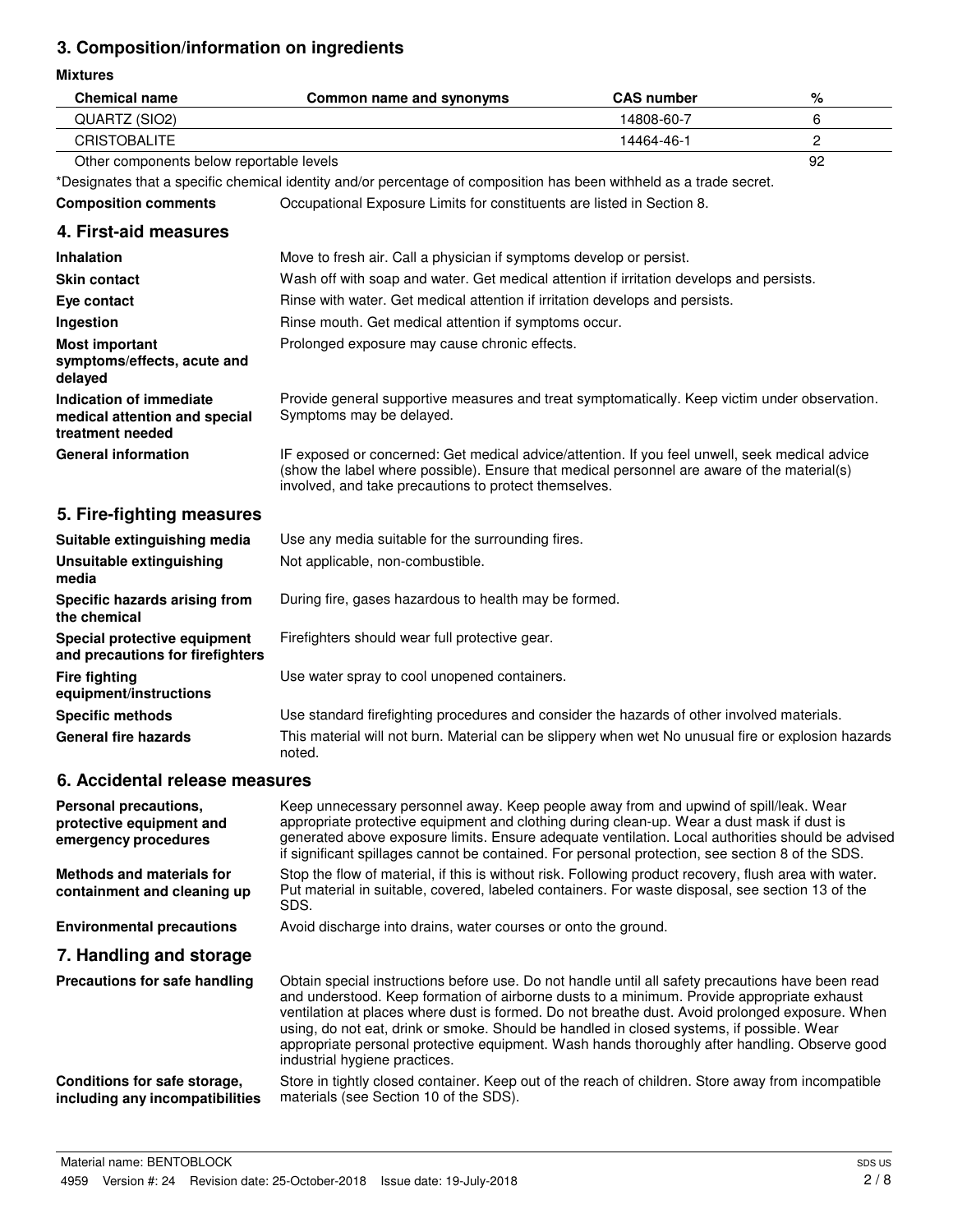# **8. Exposure controls/personal protection**

#### **Occupational exposure limits**

The following constituents are the only constituents of the product which have a PEL, TLV or other recommended exposure limit. At this time, the other constituents have no known exposure limits.

| <b>Components</b>                                            | US. OSHA Table Z-1 Limits for Air Contaminants (29 CFR 1910.1000)<br><b>Type</b>                                                                                                                                                                                                                                                                                                                       | Value           | <b>Form</b>          |
|--------------------------------------------------------------|--------------------------------------------------------------------------------------------------------------------------------------------------------------------------------------------------------------------------------------------------------------------------------------------------------------------------------------------------------------------------------------------------------|-----------------|----------------------|
| <b>CRISTOBALITE (CAS</b><br>14464-46-1)                      | PEL                                                                                                                                                                                                                                                                                                                                                                                                    | $0.05$ mg/m $3$ | Respirable dust.     |
| QUARTZ (SIO2) (CAS<br>14808-60-7)                            | PEL                                                                                                                                                                                                                                                                                                                                                                                                    | $0.05$ mg/m $3$ | Respirable dust.     |
| US. OSHA Table Z-3 (29 CFR 1910.1000)                        |                                                                                                                                                                                                                                                                                                                                                                                                        |                 |                      |
| <b>Components</b>                                            | <b>Type</b>                                                                                                                                                                                                                                                                                                                                                                                            | Value           | Form                 |
| <b>CRISTOBALITE (CAS</b><br>14464-46-1)                      | <b>TWA</b>                                                                                                                                                                                                                                                                                                                                                                                             | $0.05$ mg/m $3$ | Respirable.          |
|                                                              |                                                                                                                                                                                                                                                                                                                                                                                                        | 1.2 mppcf       | Respirable.          |
| QUARTZ (SIO2) (CAS<br>14808-60-7)                            | <b>TWA</b>                                                                                                                                                                                                                                                                                                                                                                                             | $0.1$ mg/m3     | Respirable.          |
|                                                              |                                                                                                                                                                                                                                                                                                                                                                                                        | 2.4 mppcf       | Respirable.          |
| <b>Constituents</b>                                          | <b>Type</b>                                                                                                                                                                                                                                                                                                                                                                                            | Value           | Form                 |
| <b>INERT OR NUISANCE</b><br><b>DUSTS</b>                     | <b>TWA</b>                                                                                                                                                                                                                                                                                                                                                                                             | $5$ mg/m $3$    | Respirable fraction. |
|                                                              |                                                                                                                                                                                                                                                                                                                                                                                                        | 15 mg/m3        | Total dust.          |
|                                                              |                                                                                                                                                                                                                                                                                                                                                                                                        | 50 mppcf        | Total dust.          |
|                                                              |                                                                                                                                                                                                                                                                                                                                                                                                        | 15 mppcf        | Respirable fraction. |
| <b>US. ACGIH Threshold Limit Values</b><br><b>Components</b> | <b>Type</b>                                                                                                                                                                                                                                                                                                                                                                                            | Value           | Form                 |
| CRISTOBALITE (CAS<br>14464-46-1)                             | <b>TWA</b>                                                                                                                                                                                                                                                                                                                                                                                             | $0.025$ mg/m3   | Respirable fraction. |
| QUARTZ (SIO2) (CAS<br>14808-60-7)                            | <b>TWA</b>                                                                                                                                                                                                                                                                                                                                                                                             | $0.025$ mg/m3   | Respirable fraction. |
| US. NIOSH: Pocket Guide to Chemical Hazards                  |                                                                                                                                                                                                                                                                                                                                                                                                        |                 |                      |
| <b>Components</b>                                            | <b>Type</b>                                                                                                                                                                                                                                                                                                                                                                                            | Value           | Form                 |
| <b>CRISTOBALITE (CAS</b><br>14464-46-1)                      | <b>TWA</b>                                                                                                                                                                                                                                                                                                                                                                                             | $0.05$ mg/m $3$ | Respirable dust.     |
| QUARTZ (SIO2) (CAS<br>14808-60-7)                            | <b>TWA</b>                                                                                                                                                                                                                                                                                                                                                                                             | $0.05$ mg/m $3$ | Respirable dust.     |
| <b>Biological limit values</b>                               | No biological exposure limits noted for the ingredient(s).                                                                                                                                                                                                                                                                                                                                             |                 |                      |
| <b>Exposure guidelines</b>                                   | Occupational exposure to nuisance dust (total and respirable) and respirable crystalline silica<br>should be monitored and controlled.                                                                                                                                                                                                                                                                 |                 |                      |
| Appropriate engineering<br>controls                          | Good general ventilation (typically 10 air changes per hour) should be used. Ventilation rates<br>should be matched to conditions. If applicable, use process enclosures, local exhaust ventilation,<br>or other engineering controls to maintain airborne levels below recommended exposure limits. If<br>exposure limits have not been established, maintain airborne levels to an acceptable level. |                 |                      |
| Eye/face protection                                          | Individual protection measures, such as personal protective equipment<br>Wear safety glasses with side shields (or goggles). Applicable for industrial settings only.                                                                                                                                                                                                                                  |                 |                      |
| <b>Skin protection</b><br><b>Hand protection</b>             | Suitable gloves can be recommended by the glove supplier. Applicable for industrial settings only.                                                                                                                                                                                                                                                                                                     |                 |                      |
| Other                                                        | Applicable for industrial settings only. Use of protective coveralls and long sleeves is<br>recommended.                                                                                                                                                                                                                                                                                               |                 |                      |
|                                                              |                                                                                                                                                                                                                                                                                                                                                                                                        |                 |                      |
| <b>Respiratory protection</b>                                | Use a particulate filter respirator for particulate concentrations exceeding the Occupational<br>Exposure Limit. Applicable for industrial settings only. In case of inadequate ventilation, use<br>respiratory protection.                                                                                                                                                                            |                 |                      |
| <b>Thermal hazards</b>                                       | Wear appropriate thermal protective clothing, when necessary.                                                                                                                                                                                                                                                                                                                                          |                 |                      |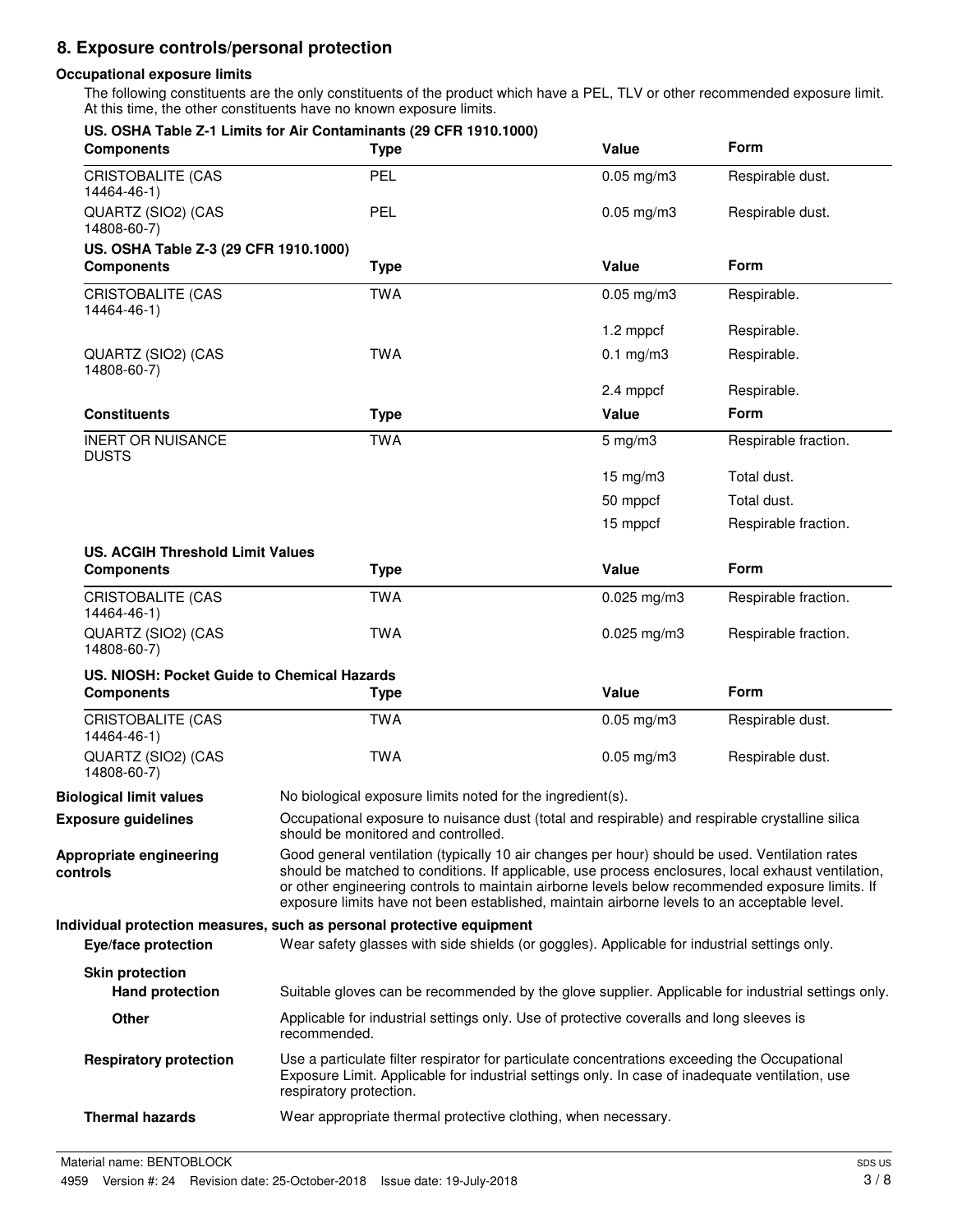Observe any medical surveillance requirements. Always observe good personal hygiene measures, such as washing after handling the material and before eating, drinking, and/or smoking. Routinely wash work clothing and protective equipment to remove contaminants.

### **9. Physical and chemical properties**

| <b>Appearance</b>                                    | Lump, granular or fine powder.             |
|------------------------------------------------------|--------------------------------------------|
| <b>Physical state</b>                                | Solid.                                     |
| Form                                                 | Solid. Various.                            |
| Color                                                | Various.                                   |
| Odor                                                 | None.                                      |
| <b>Odor threshold</b>                                | Not applicable.                            |
| рH                                                   | $8.5 - 11$                                 |
| Melting point/freezing point                         | $> 842$ °F ( $> 450$ °C) / Not applicable. |
| Initial boiling point and boiling<br>range           | Not applicable.                            |
| <b>Flash point</b>                                   | Not applicable.                            |
| <b>Evaporation rate</b>                              | Not applicable.                            |
| Flammability (solid, gas)                            | This product is not flammable.             |
| Upper/lower flammability or explosive limits         |                                            |
| <b>Flammability limit - lower</b><br>(%)             | Not applicable.                            |
| <b>Flammability limit - lower</b><br>(%) temperature | Not applicable.                            |
| <b>Flammability limit - upper</b><br>(%)             | Not applicable.                            |
| <b>Flammability limit - upper</b><br>(%) temperature | Not applicable.                            |
| Explosive limit - lower (%)                          | Not applicable.                            |
| Explosive limit - lower (%)<br>temperature           | Not applicable.                            |
| Explosive limit - upper (%)                          | Not applicable.                            |
| Explosive limit - upper (%)<br>temperature           | Not applicable.                            |
| Vapor pressure                                       | Not applicable.                            |
| <b>Vapor density</b>                                 | Not applicable.                            |
| <b>Relative density</b>                              | 2.6 $g/cm3$                                |
| Solubility(ies)                                      |                                            |
| Solubility (water)                                   | $< 0.9$ mg/l                               |
| <b>Partition coefficient</b><br>(n-octanol/water)    | Not applicable.                            |
| <b>Auto-ignition temperature</b>                     | Not applicable.                            |
| <b>Decomposition temperature</b>                     | > 932 °F (> 500 °C)                        |
| <b>Viscosity</b>                                     | Not applicable.                            |
| <b>Viscosity temperature</b>                         | Not applicable.                            |
| <b>Other information</b>                             |                                            |
| <b>Bulk density</b>                                  | $0.9 - 1.4$ g/cm <sup>3</sup>              |
| <b>Explosive limit</b>                               | Not applicable.                            |
| <b>Explosive properties</b>                          | Not explosive. Not explosive               |
| <b>Explosivity</b>                                   | Not applicable.                            |
| <b>Fire point</b>                                    | Not applicable.                            |
| <b>Flame extension</b>                               | Not applicable.                            |
| <b>Flame projection</b>                              | Not applicable.                            |
| Flammability                                         | Not applicable.                            |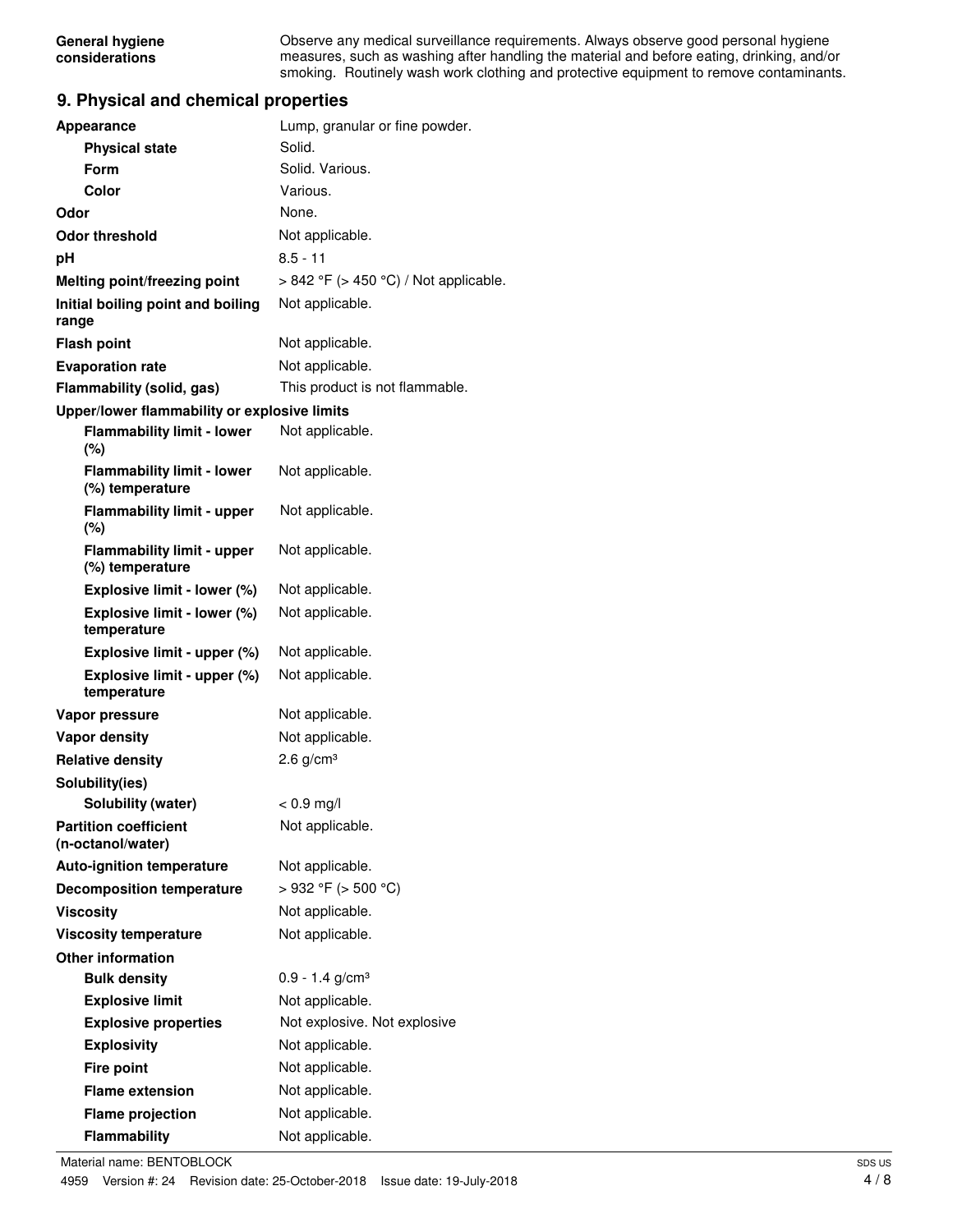| <b>Flammability (flash back)</b>            | Not applicable.      |
|---------------------------------------------|----------------------|
| <b>Flammability (Heat of</b><br>combustion) | Not applicable.      |
| <b>Flammability (Train fire)</b>            | Not applicable.      |
| <b>Flammability class</b>                   | Not applicable.      |
| <b>Flash point class</b>                    | Not flammable        |
| Molecular formula                           | UVCB Substance       |
| <b>Molecular weight</b>                     | Not applicable.      |
| <b>Oxidizing properties</b>                 | Not oxidizing. None. |
| Percent volatile                            | $0\%$                |
| pH in aqueous solution                      | $8.5 - 11$           |
| <b>Specific gravity</b>                     | Not applicable.      |
| VOC                                         | 0 %                  |
|                                             | CARB                 |

# **10. Stability and reactivity**

| Reactivity                                   | The product is stable and non-reactive under normal conditions of use, storage and transport.                                                                                          |
|----------------------------------------------|----------------------------------------------------------------------------------------------------------------------------------------------------------------------------------------|
| <b>Chemical stability</b>                    | Material is stable under normal conditions.                                                                                                                                            |
| <b>Possibility of hazardous</b><br>reactions | No dangerous reaction known under conditions of normal use.                                                                                                                            |
| <b>Conditions to avoid</b>                   | Keep away from heat, hot surfaces, sparks, open flames and other ignition sources. Avoid<br>temperatures exceeding the decomposition temperature. Contact with incompatible materials. |
| Incompatible materials                       | Powerful oxidizers, Chlorine.                                                                                                                                                          |
| <b>Hazardous decomposition</b><br>products   | No hazardous decomposition products are known.                                                                                                                                         |

# **11. Toxicological information**

## **Information on likely routes of exposure**

| <b>Inhalation</b>                                                                  | Prolonged inhalation may be harmful.                     |
|------------------------------------------------------------------------------------|----------------------------------------------------------|
| <b>Skin contact</b>                                                                | No adverse effects due to skin contact are expected.     |
| Eye contact                                                                        | Direct contact with eyes may cause temporary irritation. |
| Ingestion                                                                          | Expected to be a low ingestion hazard.                   |
| Symptoms related to the<br>physical, chemical and<br>toxicological characteristics | Direct contact with eyes may cause temporary irritation. |

## **Information on toxicological effects**

| <b>Acute toxicity</b>                       | Not known.                                               |                                                                                          |
|---------------------------------------------|----------------------------------------------------------|------------------------------------------------------------------------------------------|
| <b>Components</b>                           | <b>Species</b>                                           | <b>Test Results</b>                                                                      |
| CRISTOBALITE (CAS 14464-46-1)               |                                                          |                                                                                          |
| Acute                                       |                                                          |                                                                                          |
| Oral                                        |                                                          |                                                                                          |
| LD50                                        | Rat                                                      | > 22500 mg/kg                                                                            |
| <b>Skin corrosion/irritation</b>            | Prolonged skin contact may cause temporary irritation.   |                                                                                          |
| Serious eye damage/eye<br><i>irritation</i> | Direct contact with eyes may cause temporary irritation. |                                                                                          |
| Respiratory or skin sensitization           |                                                          |                                                                                          |
| <b>Respiratory sensitization</b>            | Not a respiratory sensitizer.                            |                                                                                          |
| <b>Skin sensitization</b>                   |                                                          | This product is not expected to cause skin sensitization.                                |
| Germ cell mutagenicity                      | mutagenic or genotoxic.                                  | No data available to indicate product or any components present at greater than 0.1% are |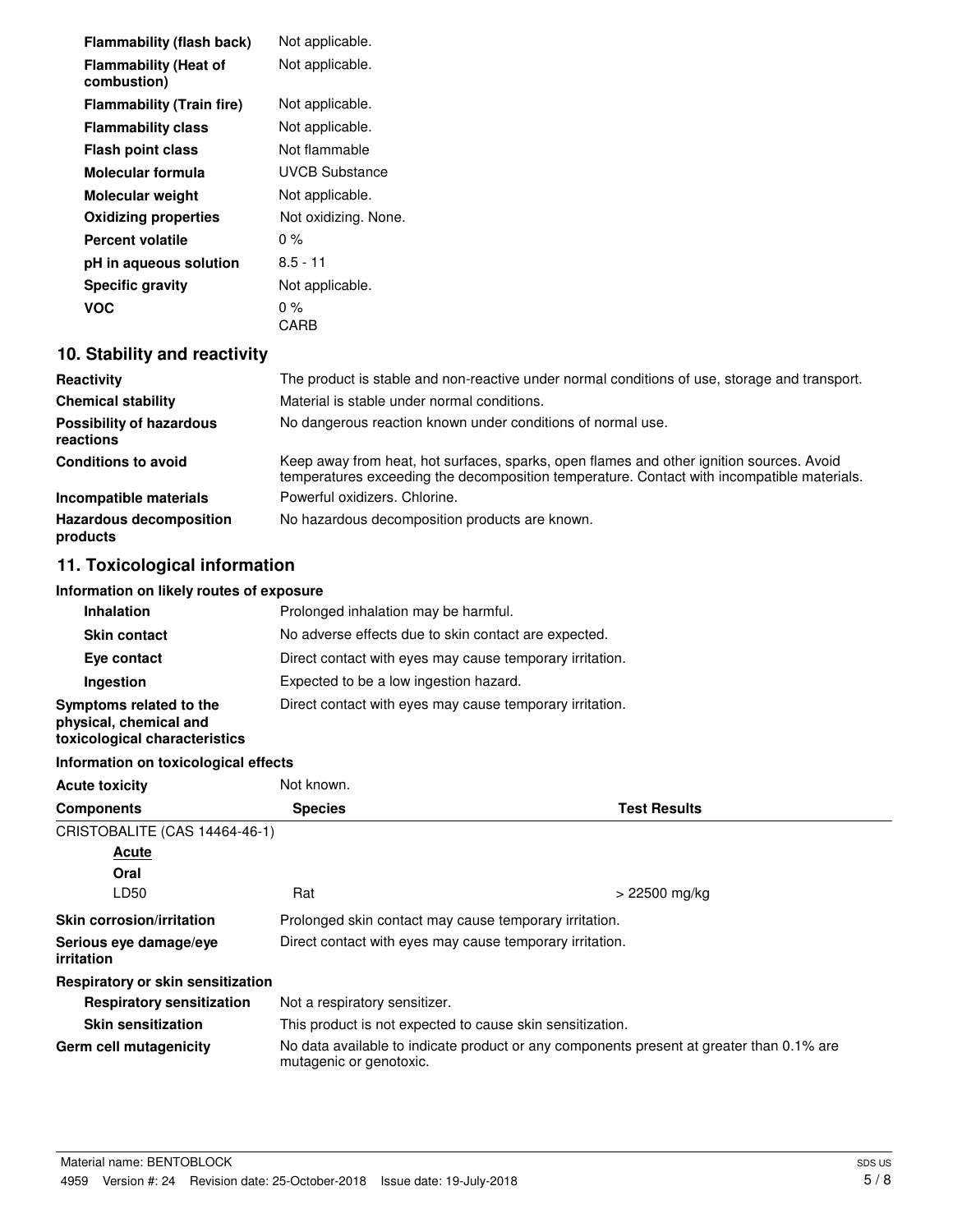| Carcinogenicity                                                 | In 1997, IARC (the International Agency for Research on Cancer) concluded that crystalline silica<br>inhaled from occupational sources can cause lung cancer in humans. However in making the<br>overall evaluation, IARC noted that "carcinogenicity was not detected in all industrial<br>circumstances studied. Carcinogenicity may be dependent on inherent characteristics of the<br>crystalline silica or on external factors affecting its biological activity or distribution of its<br>polymorphs." (IARC Monographs on the evaluation of the carcinogenic risks of chemicals to<br>humans, Silica, silicates dust and organic fibres, 1997, Vol. 68, IARC, Lyon, France.) In June<br>2003, SCOEL (the EU Scientific Committee on Occupational Exposure Limits) concluded that the<br>main effect in humans of the inhalation of respirable crystalline silica dust is silicosis. "There is<br>sufficient information to conclude that the relative risk of lung cancer is increased in persons with<br>silicosis (and, apparently, not in employees without silicosis exposed to silica dust in quarries and<br>in the ceramic industry). Therefore, preventing the onset of silicosis will also reduce the cancer<br>risk" (SCOEL SUM Doc 94-final, June 2003) According to the current state of the art, worker<br>protection against silicosis can be consistently assured by respecting the existing regulatory<br>occupational exposure limits. May cause cancer. Occupational exposure to respirable dust and<br>respirable crystalline silica should be monitored and controlled. |                                                                                                                                                                                                       |
|-----------------------------------------------------------------|----------------------------------------------------------------------------------------------------------------------------------------------------------------------------------------------------------------------------------------------------------------------------------------------------------------------------------------------------------------------------------------------------------------------------------------------------------------------------------------------------------------------------------------------------------------------------------------------------------------------------------------------------------------------------------------------------------------------------------------------------------------------------------------------------------------------------------------------------------------------------------------------------------------------------------------------------------------------------------------------------------------------------------------------------------------------------------------------------------------------------------------------------------------------------------------------------------------------------------------------------------------------------------------------------------------------------------------------------------------------------------------------------------------------------------------------------------------------------------------------------------------------------------------------------------------------------------------------------|-------------------------------------------------------------------------------------------------------------------------------------------------------------------------------------------------------|
| IARC Monographs. Overall Evaluation of Carcinogenicity          |                                                                                                                                                                                                                                                                                                                                                                                                                                                                                                                                                                                                                                                                                                                                                                                                                                                                                                                                                                                                                                                                                                                                                                                                                                                                                                                                                                                                                                                                                                                                                                                                    |                                                                                                                                                                                                       |
| CRISTOBALITE (CAS 14464-46-1)<br>QUARTZ (SIO2) (CAS 14808-60-7) |                                                                                                                                                                                                                                                                                                                                                                                                                                                                                                                                                                                                                                                                                                                                                                                                                                                                                                                                                                                                                                                                                                                                                                                                                                                                                                                                                                                                                                                                                                                                                                                                    | 1 Carcinogenic to humans.<br>1 Carcinogenic to humans.                                                                                                                                                |
|                                                                 | OSHA Specifically Regulated Substances (29 CFR 1910.1001-1052)                                                                                                                                                                                                                                                                                                                                                                                                                                                                                                                                                                                                                                                                                                                                                                                                                                                                                                                                                                                                                                                                                                                                                                                                                                                                                                                                                                                                                                                                                                                                     |                                                                                                                                                                                                       |
| CRISTOBALITE (CAS 14464-46-1)<br>QUARTZ (SIO2) (CAS 14808-60-7) |                                                                                                                                                                                                                                                                                                                                                                                                                                                                                                                                                                                                                                                                                                                                                                                                                                                                                                                                                                                                                                                                                                                                                                                                                                                                                                                                                                                                                                                                                                                                                                                                    | Cancer<br>Cancer                                                                                                                                                                                      |
|                                                                 | US. National Toxicology Program (NTP) Report on Carcinogens                                                                                                                                                                                                                                                                                                                                                                                                                                                                                                                                                                                                                                                                                                                                                                                                                                                                                                                                                                                                                                                                                                                                                                                                                                                                                                                                                                                                                                                                                                                                        |                                                                                                                                                                                                       |
| CRISTOBALITE (CAS 14464-46-1)                                   |                                                                                                                                                                                                                                                                                                                                                                                                                                                                                                                                                                                                                                                                                                                                                                                                                                                                                                                                                                                                                                                                                                                                                                                                                                                                                                                                                                                                                                                                                                                                                                                                    | Known To Be Human Carcinogen.<br>Reasonably Anticipated to be a Human Carcinogen.                                                                                                                     |
| QUARTZ (SIO2) (CAS 14808-60-7)                                  |                                                                                                                                                                                                                                                                                                                                                                                                                                                                                                                                                                                                                                                                                                                                                                                                                                                                                                                                                                                                                                                                                                                                                                                                                                                                                                                                                                                                                                                                                                                                                                                                    | Known To Be Human Carcinogen.                                                                                                                                                                         |
| <b>Reproductive toxicity</b>                                    |                                                                                                                                                                                                                                                                                                                                                                                                                                                                                                                                                                                                                                                                                                                                                                                                                                                                                                                                                                                                                                                                                                                                                                                                                                                                                                                                                                                                                                                                                                                                                                                                    | This product is not expected to cause reproductive or developmental effects.                                                                                                                          |
| Specific target organ toxicity -<br>single exposure             | Not classified.                                                                                                                                                                                                                                                                                                                                                                                                                                                                                                                                                                                                                                                                                                                                                                                                                                                                                                                                                                                                                                                                                                                                                                                                                                                                                                                                                                                                                                                                                                                                                                                    |                                                                                                                                                                                                       |
| Specific target organ toxicity -<br>repeated exposure           |                                                                                                                                                                                                                                                                                                                                                                                                                                                                                                                                                                                                                                                                                                                                                                                                                                                                                                                                                                                                                                                                                                                                                                                                                                                                                                                                                                                                                                                                                                                                                                                                    | Causes damage to organs through prolonged or repeated exposure.                                                                                                                                       |
| <b>Aspiration hazard</b>                                        | Not an aspiration hazard.                                                                                                                                                                                                                                                                                                                                                                                                                                                                                                                                                                                                                                                                                                                                                                                                                                                                                                                                                                                                                                                                                                                                                                                                                                                                                                                                                                                                                                                                                                                                                                          |                                                                                                                                                                                                       |
| <b>Chronic effects</b>                                          | Causes damage to organs through prolonged or repeated exposure. Prolonged inhalation may be<br>harmful. Prolonged exposure may cause chronic effects.                                                                                                                                                                                                                                                                                                                                                                                                                                                                                                                                                                                                                                                                                                                                                                                                                                                                                                                                                                                                                                                                                                                                                                                                                                                                                                                                                                                                                                              |                                                                                                                                                                                                       |
| 12. Ecological information                                      |                                                                                                                                                                                                                                                                                                                                                                                                                                                                                                                                                                                                                                                                                                                                                                                                                                                                                                                                                                                                                                                                                                                                                                                                                                                                                                                                                                                                                                                                                                                                                                                                    |                                                                                                                                                                                                       |
| <b>Ecotoxicity</b>                                              |                                                                                                                                                                                                                                                                                                                                                                                                                                                                                                                                                                                                                                                                                                                                                                                                                                                                                                                                                                                                                                                                                                                                                                                                                                                                                                                                                                                                                                                                                                                                                                                                    | The product is not classified as environmentally hazardous. However, this does not exclude the<br>possibility that large or frequent spills can have a harmful or damaging effect on the environment. |
| Persistence and degradability                                   | No data is available on the degradability of this product.                                                                                                                                                                                                                                                                                                                                                                                                                                                                                                                                                                                                                                                                                                                                                                                                                                                                                                                                                                                                                                                                                                                                                                                                                                                                                                                                                                                                                                                                                                                                         |                                                                                                                                                                                                       |
| <b>Bioaccumulative potential</b>                                | No data available.                                                                                                                                                                                                                                                                                                                                                                                                                                                                                                                                                                                                                                                                                                                                                                                                                                                                                                                                                                                                                                                                                                                                                                                                                                                                                                                                                                                                                                                                                                                                                                                 |                                                                                                                                                                                                       |
| <b>Mobility in soil</b>                                         | No data available.                                                                                                                                                                                                                                                                                                                                                                                                                                                                                                                                                                                                                                                                                                                                                                                                                                                                                                                                                                                                                                                                                                                                                                                                                                                                                                                                                                                                                                                                                                                                                                                 |                                                                                                                                                                                                       |
| Other adverse effects                                           |                                                                                                                                                                                                                                                                                                                                                                                                                                                                                                                                                                                                                                                                                                                                                                                                                                                                                                                                                                                                                                                                                                                                                                                                                                                                                                                                                                                                                                                                                                                                                                                                    | No other adverse environmental effects (e.g. ozone depletion, photochemical ozone creation<br>potential, endocrine disruption, global warming potential) are expected from this component.            |
| 13. Disposal considerations                                     |                                                                                                                                                                                                                                                                                                                                                                                                                                                                                                                                                                                                                                                                                                                                                                                                                                                                                                                                                                                                                                                                                                                                                                                                                                                                                                                                                                                                                                                                                                                                                                                                    |                                                                                                                                                                                                       |
| <b>Disposal instructions</b>                                    |                                                                                                                                                                                                                                                                                                                                                                                                                                                                                                                                                                                                                                                                                                                                                                                                                                                                                                                                                                                                                                                                                                                                                                                                                                                                                                                                                                                                                                                                                                                                                                                                    | Collect and reclaim or dispose in sealed containers at licensed waste disposal site. Dispose of<br>contents/container in accordance with local/regional/national/international regulations.           |
| <b>Local disposal regulations</b>                               | Dispose in accordance with all applicable regulations.                                                                                                                                                                                                                                                                                                                                                                                                                                                                                                                                                                                                                                                                                                                                                                                                                                                                                                                                                                                                                                                                                                                                                                                                                                                                                                                                                                                                                                                                                                                                             |                                                                                                                                                                                                       |
| Hazardous waste code                                            | disposal company.                                                                                                                                                                                                                                                                                                                                                                                                                                                                                                                                                                                                                                                                                                                                                                                                                                                                                                                                                                                                                                                                                                                                                                                                                                                                                                                                                                                                                                                                                                                                                                                  | The waste code should be assigned in discussion between the user, the producer and the waste                                                                                                          |
| Waste from residues / unused<br>products                        | Disposal instructions).                                                                                                                                                                                                                                                                                                                                                                                                                                                                                                                                                                                                                                                                                                                                                                                                                                                                                                                                                                                                                                                                                                                                                                                                                                                                                                                                                                                                                                                                                                                                                                            | Dispose of in accordance with local regulations. Empty containers or liners may retain some<br>product residues. This material and its container must be disposed of in a safe manner (see:           |
| <b>Contaminated packaging</b>                                   | disposal.                                                                                                                                                                                                                                                                                                                                                                                                                                                                                                                                                                                                                                                                                                                                                                                                                                                                                                                                                                                                                                                                                                                                                                                                                                                                                                                                                                                                                                                                                                                                                                                          | Since emptied containers may retain product residue, follow label warnings even after container is<br>emptied. Empty containers should be taken to an approved waste handling site for recycling or   |

# **14. Transport information**

# **DOT**

Not regulated as dangerous goods.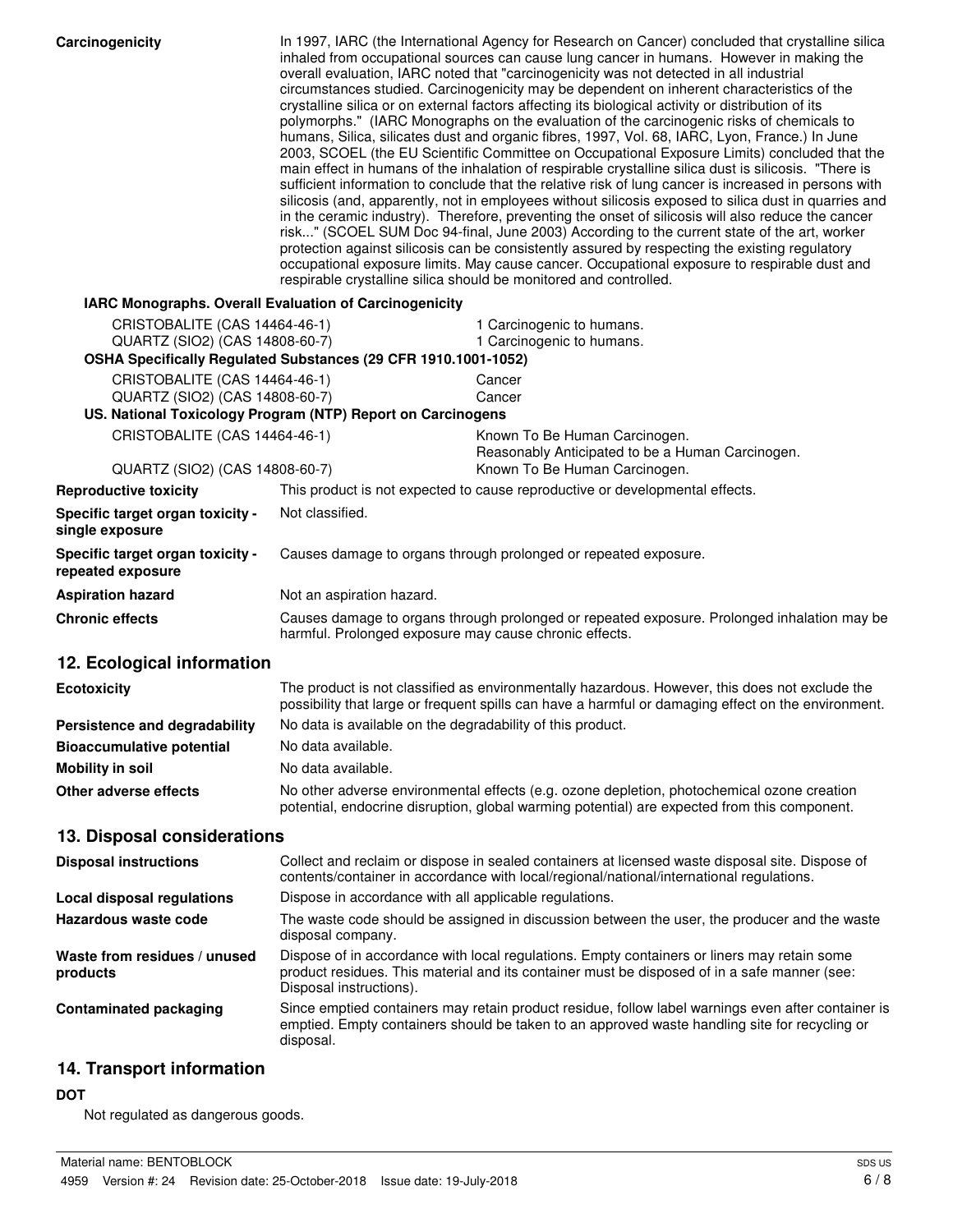#### **IATA**

Not regulated as dangerous goods.

#### **IMDG**

Not regulated as dangerous goods.

**Transport in bulk according to** Not applicable. **Annex II of MARPOL 73/78 and the IBC Code**

### **15. Regulatory information**

**US federal regulations**

This product is a "Hazardous Chemical" as defined by the OSHA Hazard Communication Standard, 29 CFR 1910.1200.

#### **TSCA Section 12(b) Export Notification (40 CFR 707, Subpt. D)**

Not regulated.

#### **CERCLA Hazardous Substance List (40 CFR 302.4)**

Not listed.

#### **SARA 304 Emergency release notification**

Not regulated.

#### **OSHA Specifically Regulated Substances (29 CFR 1910.1001-1052)**

CRISTOBALITE (CAS 14464-46-1) Cancer QUARTZ (SIO2) (CAS 14808-60-7) Cancer CRISTOBALITE (CAS 14464-46-1) lung effects QUARTZ (SIO2) (CAS 14808-60-7) lung effects CRISTOBALITE (CAS 14464-46-1) immune system effects QUARTZ (SIO2) (CAS 14808-60-7) immune system effects CRISTOBALITE (CAS 14464-46-1) kidney effects QUARTZ (SIO2) (CAS 14808-60-7) kidney effects

## **Superfund Amendments and Reauthorization Act of 1986 (SARA)**

**SARA 302 Extremely hazardous substance**

Not listed.

**SARA 311/312 Hazardous** No (Exempt) **chemical**

### **SARA 313 (TRI reporting)**

Not regulated.

#### **Other federal regulations**

#### **Clean Air Act (CAA) Section 112 Hazardous Air Pollutants (HAPs) List**

Not regulated.

#### **Clean Air Act (CAA) Section 112(r) Accidental Release Prevention (40 CFR 68.130)**

Not regulated.

| <b>Safe Drinking Water Act</b><br>(SDWA) | Not regulated.            |  |
|------------------------------------------|---------------------------|--|
| <b>Food and Drug</b>                     | Total food additive       |  |
| <b>Administration (FDA)</b>              | Direct food additive      |  |
|                                          | <b>GRAS</b> food additive |  |

### **US state regulations**

#### **California Proposition 65**



WARNING: This product can expose you to QUARTZ (SIO2), which is known to the State of California to cause cancer. For more information go to www.P65Warnings.ca.gov.

#### **California Proposition 65 - CRT: Listed date/Carcinogenic substance**

QUARTZ (SIO2) (CAS 14808-60-7) Listed: October 1, 1988

**US. California. Candidate Chemicals List. Safer Consumer Products Regulations (Cal. Code Regs, tit. 22, 69502.3, subd. (a))**

CRISTOBALITE (CAS 14464-46-1) QUARTZ (SIO2) (CAS 14808-60-7)